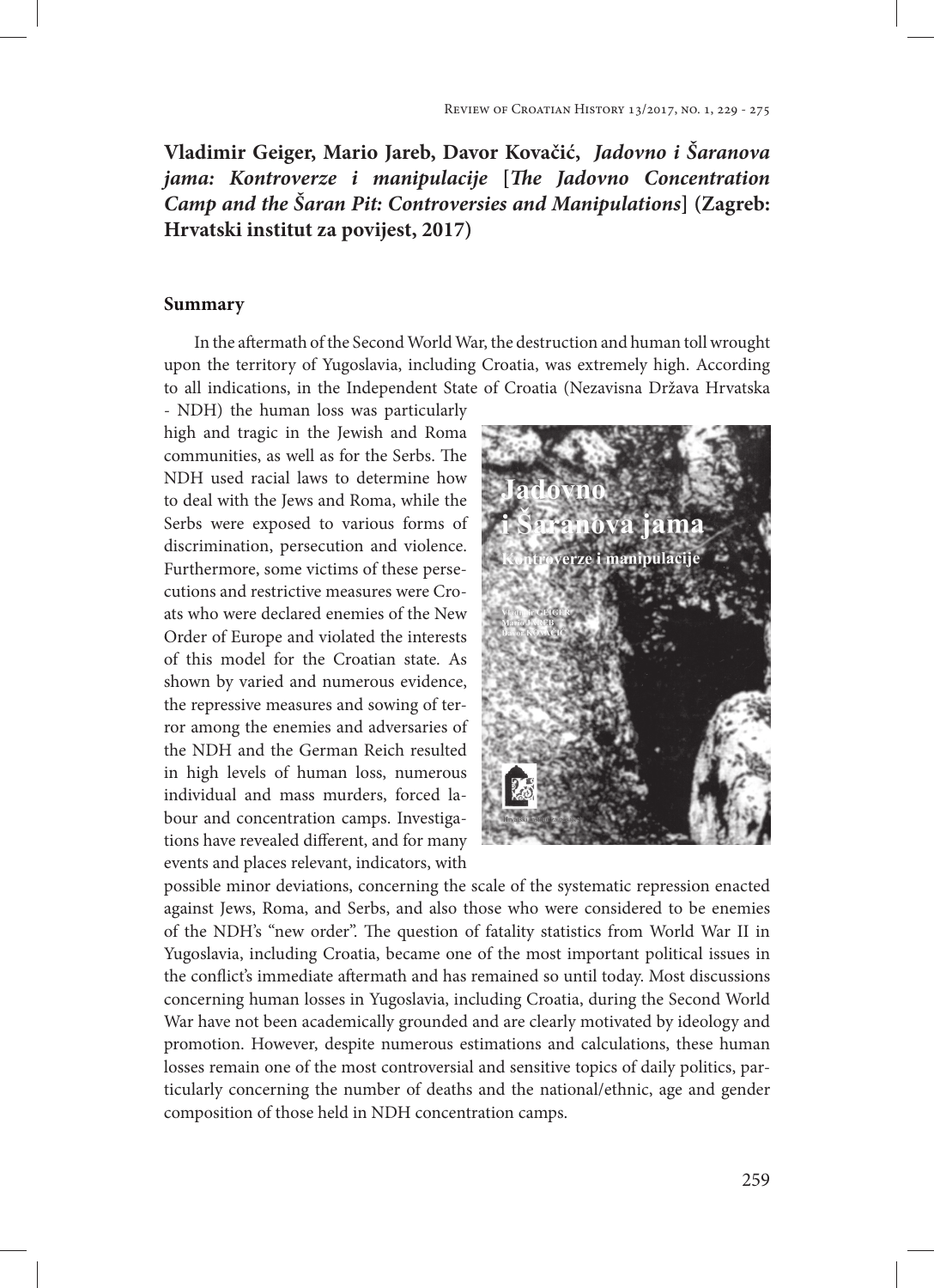One contentious issue concerning World War II deaths in the NDH is the number of the victims from the so-called Gospić group of concentration camps (Gospić, Jadovno and Pag). The various estimates, calculations and name lists are ranged widely, from 1,794 to 7,000, 7,500, 10,502, 15,000, 24,000, 30,000, 35,000, 37,660, 40,123 deaths, and then even up to 62,000, 72,000 and 120,000 deaths. These figures significantly differ and were markedly conditioned by the changing political climate when they were produced.

The Lika region was until the end of May 1941 under Italian occupation, and the Italian armed forces had full military power over the area, which meant they were fully in charge of the civil administration bodies. The Rome contracts signed on the 18th of May, 1941 defined the border between the NDH and the Kingdom of Italy, while the area of Lika was recognised as a part of the NDH. In the first months of the NDH establishment, Gospić was the main reception or "selection" station and administrative centre of the Gospić group of concentration camps. From there, the captives were deported off to Velebit, the location of Jadovno, or the island of Pag, while some were retained in Gospić. The Gospić group of concentration camps was under the direct jurisdiction of the Gospić County Police Department (Župsko redarstveno ravnateljstvo). At the beginning, the Gospić concentration camp was receiving captives from all around the country by the order of Eugen Dido Kvaternik, who was at the time the commissioner for public order and security in the NDH. The first captives were mostly former Yugoslav police officers and members of the Chetnik movement. A bit later, from the start of July 1941, Kvaternik ordered every county and city police department to deport all the arrestees who were Jewish and "of the eastern Greek religion" (that is, Orthodox Christians) to Gospić, to be sorted out by the Gospić County Police Department. They were no longer sent to the Danica concentration camp in Koprivnica. The reason for this decision was that the Danica concentration camp became too small for the growing number of prisoners. By the end of July, 1941, all Jews from Danica were transferred to Gospić, with the exception of the few who were released and sent back to their homes. Likewise, the most of the captured Serbs were brought to Gospić, with the exception of those who were deported to Serbia, mostly Orthodox priests. The Serbs and Jews who were directed to Pag came from the prison or transit camp in Gospić. The Pag concentration camp complex consisted of two camps: the Slana concentration camp for adult men and the Metajna concentration camp for women and children. According to all available and substantiated data, both camps were established at the end of June 1941. The first prisoners were brought to Gospić on 18 June 1941, many of who were soon transferred to Jadovno on Velebit. They were around two hundred Jews from Zagreb, who arrived to Jadovno on 24 June 1941. Soon after, groups of other prisoners started arriving one after the other, mostly Serbs and occasionally Jews. At the same time, the Ustashe started exterminating the captives in the vicinity of the concentration camp. In this way, Jadovno was used as a transit camp where the Ustashe deported prisoners from various selection camps, such as the Gospić prison camp, the Danica concentration camp in Koprivnica, as well as other concentration camps and reception stations. From there, the prisoners were taken to extermination sites on Velebit. Apparently,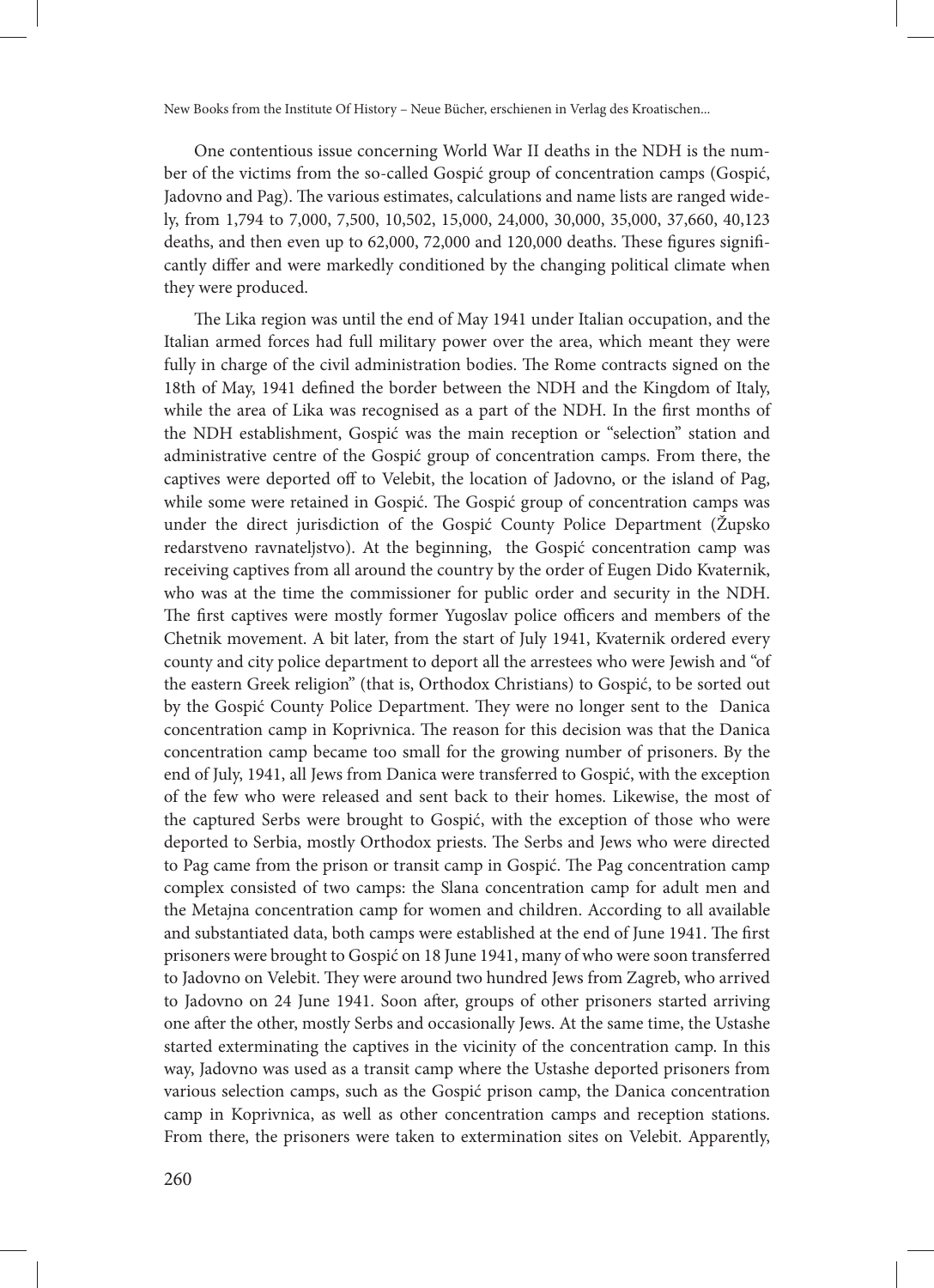the Ustashe often simply sent columns and of prisoners directly to the extermination site. The Slana concentration camp at Pag started operating with the arrival of the first prisoners on 25 June 1941, and it was closed on 21 August, 1941. According to the available information, the Jadovno camp was closed a few days before the Pag camp, most probably between the 15th and the 20th August 1941. This means the Gospić and Slana camps operated for around two months, while Jadovno was closed a bit earlier than that. The Gospić concentration camp was, however, established earlier, at the end of May of 1941, but in the period between its founding and the second half of June, 1941, it also served as a prison accepting large transports of captives. From 20 May 1941, the NDH government began taking full civil and military power in the areas which had by then been occupied by the Italians, so it is unlikely that the Gospić prison, or concentration camp for the unsuitable people, would have been established before that time. Although several localities, concentration camps and extermination sites are in question here, their activities were linked into some kind of a joint concentration camp system, which included the Gospić camp, the Jadovno camp on Velebit and the camps Slana and Metajna on the island of Pag. In the literature, the mentioned concentration camps are listed under different names, which is why they are referred to as the Gospić group of concentration camps. The establishing, running and closing of the Gospić – Jadovno – Pag concentration camp group was very well documented in historiography, fiction and memoirs, but determining at least an approximate number of the fatalities still remains indisputably problematic.

All descriptions of the activities in these concentration camps state that they were places of horror, suffering and death. Almost all of those who did not adhere to the Ustasha regime in the NDH because to their ethnic/national, religious or political affiliations were murdered. Women and children were also killed, which says enough about the wrongdoings which took place in these concentration camps. However, the research into this issue has not yet yielded substantiated, undisputed and satisfying answers to the important and unavoidable question concerning the number of prisoners and deaths in the Gospić concentration camp group. The statements of the former Gospić-Jadovno prisoners concerning the number of the murdered captives are arbitrary and they vary considerably. Sometimes they are even conflicting, while the number of deaths soars up to 120,000. Numerous historiographical works, articles and memoirs about the Gospić-Jadovno concentration camps have been published, most often based on roughly estimated human losses, including graphic accounts of individual and group experiences and incredible descriptions of the atrocious crimes which took place there.

The Yugoslav lists of the Second World War death toll do not confirm that hundreds of thousands of people lost their lives in the NDH concentration camps, or over million people, as some claimed or still persistently claim. According to the most systematic Yugoslav World War II casualties list compiled by the Bureau of Statistics for the 1964 Yugoslav State Census of War Victims, as a part of the Federal Executive Council of Yugoslavia, 134,464 persons were killed in concentration camps in total, of who 89,851 died on the territory of Yugoslavia, while the rest lost their lives in the concentration camps established by the Nazi Germany and other Axis powers. The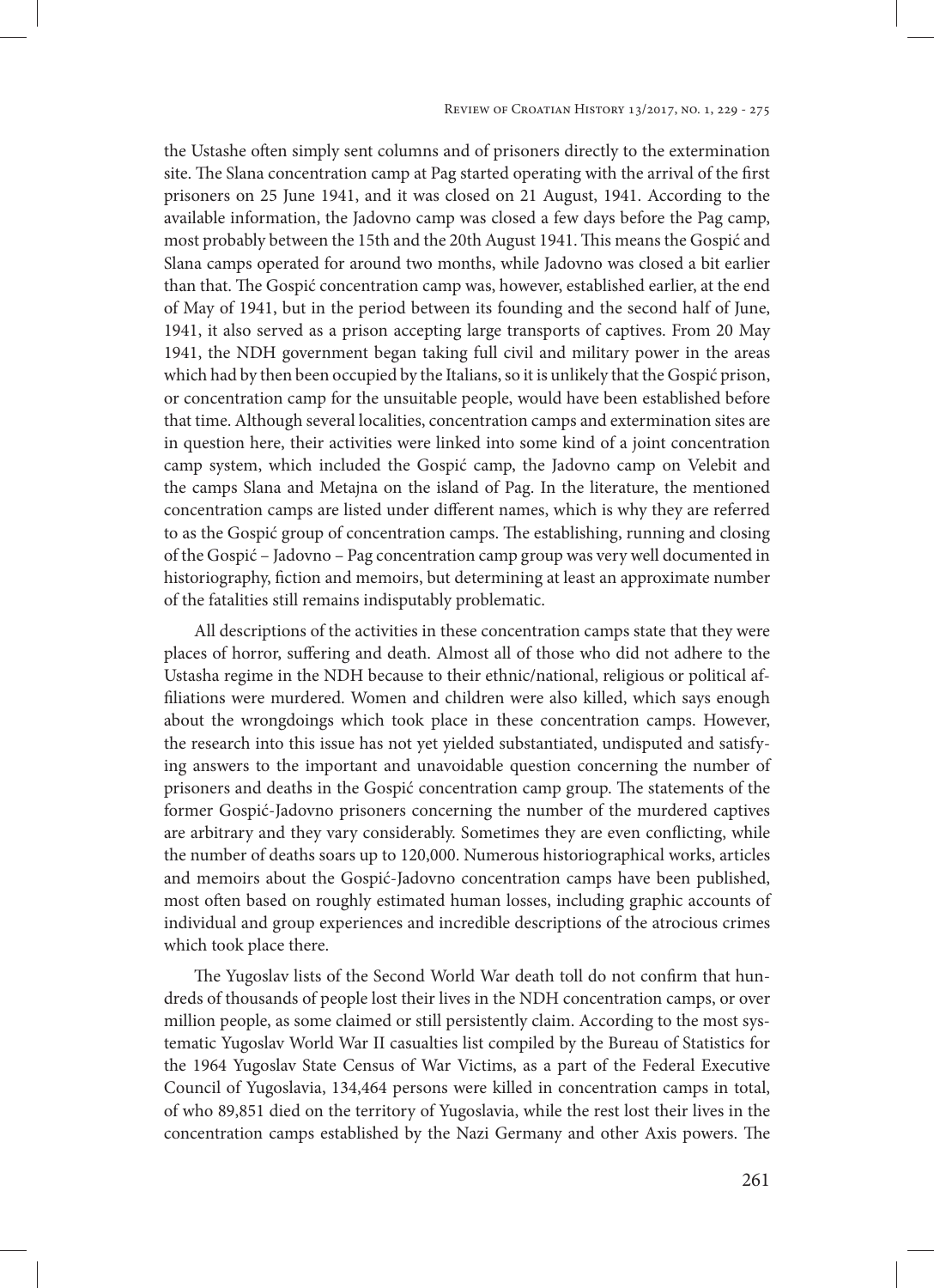Bureau of Statistics for the 1964 Yugoslav State Census of War Victims listed the names of 1,794 people killed in Jadovno. Since the Bureau's results of the casualty lists were placed under embargo and were not made public, the alternative lists which followed, and persisted throughout decades, have been prone to considerable exaggeration concerning the death toll estimations, mostly with Serb casualties. Furthermore, during the 1960s, the 1970s and the 1980s, the most common allegation about the Jadovno concentration camp, which was considered official and encyclopaedic, counted around 35,000 victims, and climbed to even 72,000, including "several thousands" in the Slana concentration camp on Pag. These encyclopaedic figures of death count at the Gospić group of concentration camps have been frequently quoted throughout the decades by various historians and authors, such as Mirko Peršen, Fikreta Jelić-Butić, Antun Miletić, Milan Bulajić and Vladimir Dedijer. These arbitrary and imprecise estimations of the Jadovno concentration camp casualties were even published internationally (for example in *Lexikon der Völkermorde*, Hamburg 1999).

The first attempt at calculating the number of the Jadovno victims was done by Franjo Zdunić Lav and presented in his article "Ustaški zločini na Jadovnom i u nekim drugim logorima smrti" ["The Ustasha crimes in Jadovno and other death camps"]. The article was published in the 1989 anthology *Kotar Gospić i kotar Perušić u narodnooslobodilačkom ratu 1941.-1945* [*The Districts of Gospić and Perušić in the People's War of Liberation 1941-1945*]. Zdunić lived in Gospić in 1941 and he allegedly carefully observed everything that was going on. Later on, he started investigating the Ustasha crimes in Jadovno and collecting eyewitness testimonies and former captives' accounts. He based his estimation on various collected materials, mostly reports, claiming that between the 1st and 24th of June 194, in twenty-four days, two lorries transported approximately forty people each night, which amounts to 960 people. From the 24th of June, 1941, when the concentration camp was established, until the 20th of July, 1941, the prisoners were transported to the extermination site in two lorries and one part of the way on a bus, and then they had to continue to the site on foot. Furthermore, the prisoners came either from the concentration camp or directly from the railway station and moved in columns, two to four columns in the morning and two to three in the afternoon, which together amounted to 100, 200, 300, and even 400 people. The columns, the lorries and the bus on average numbered 450 people per day (the average of 450 was taken as the smallest figure, whereas, according to Zdunić, from the 24th of June until the 20th of July, 1941, in twenty-six days, 11,700 people were actually transported to Jadovno. According to Zdunić's eyewitnesses, without counting in those who were taken to the extermination site directly from the railway station, around 25,000 people arrived in the camp in the period between 20 July to 19 August 1941 (in thirty days), which is in total 37,660 people. However, Zdunić emphasises that the figure is "approximate and cannot be considered entirely accurate and final".

In his article "Prešućena istina – žrtve rata na području bivše Jugoslavije 1941.- 1945. prema popisu iz 1964. godine" ["The Untold truth – war victims on the territory of former Yugoslavia 1941 – 1945 according to the 1964 list"], published in 1993 in *Časopis za suvremenu povijest* [*Contemporary History Journal*], Mihael Sobolevski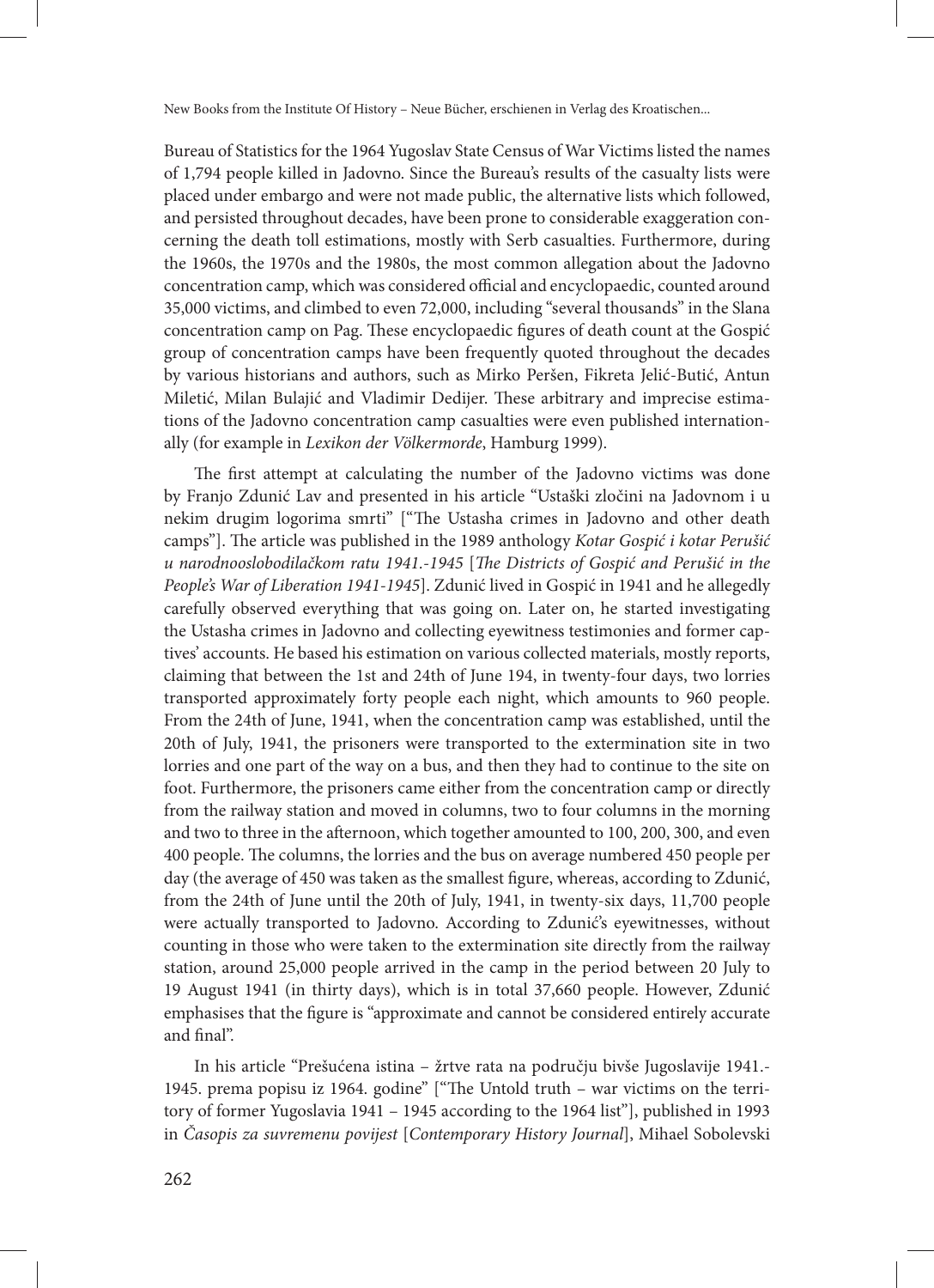warned about the closely guarded list of the victim's names held by the Bureau of Statistics for the 1964 Yugoslav State Census of War Victims. The information from the list leaked anyway at the time, and Sobolevski published the information about the number of victims from the Gospić group of concentration camps, that is, Gospić and Jadovno, which amounted to 1,794 deaths. He emphasised that this figure was "very difficult to compare with what was stated in the literature (between 35,000 and 72,000), since the calculations were not based on scientific research but were the results of arbitrary estimations." Nevertheless, although approximate, the calculations of human losses from the Jadovno concentration camp entered international circulation.

According to the oversimplified estimation made by Slavko Goldstein in book *Holokaust u Zagrebu* [*The Holocaust in Zagreb*; edition in English was later published under the title *The Holocaust in Croatia*], published in 2001, which he repeated in his later books, there were at least 24,000 deaths in the Gospić-Jadovno concentration camps. This calculation is based primarily on the document issued by the Ustasha disciplinary and criminal court in the investigation and court proceedings which took place between October 1941 and February 1942 against Stjepan Rubinić, the chief of the Gospić County Police Department, due to the alleged closure of the Jadovno concentration camp. However, the document did not reveal any statistical indicators as to how many people were killed at Jadovno; there is only Rubinić's statement made on 29 October 1941 and recorded at the Ustasha Police Department prison in Zagreb, that there were "around 4,000 people" in Jadovno during its closure. Furthermore, the alleged estimation is based on Rubinić's previous statement to the writer Ilija Jakovljević in the Stara Gradiška concentration camp. According to this claim, which Goldstein took for granted, the Gospić Police Department kept an accurate count of the arrivals, which means that between 18 June and 23 August 1941 the concentration camp received around 28,700 people, with the following remark: "Hardly a few hundreds survived. The rest were slaughtered. Then add those who were not even registered in the books [...]". The remark is possibly Jakovljević's opinion because it is contradictory to both Rubinić's claim to Jakovljević that the Gospić Police Department kept an accurate count of the prisoner arrivals and his statement made on 29 October 1941 at the Ustaše Police Department in Zagreb, that there were around 4,000 prisoners in the Jadovno concentration camp when it was shut down. At the end of August 1941, after Jadovno was closed, the remaining Gospić prisoners were deported to other concentration camps (Jasenovac, Jastrebarsko, Loborgrad, Krušćica), and a few hundreds were released. Since there are no preserved lists of captives from the Gospić – Jadovno – Pag concentration camps, it is difficult and impossible to judge the credibility of Rubinić's testimony, or Jakovljević's allegations. However, some Croatian historians did quote Goldstein's death toll. After the English publication of his book 1941. *Godina koja se vraća* (*The Year That Keeps Returning*, New York Review of Books, New York 2013.) and the book Holokaust u Zagrebu (*The Holocaust in Croatia,* University of Pittsburgh Press, Published in Association with the United States Holocaust Memorial Museum, Pittsburgh, Pennsylvania 2016.), by Ivo and Slavko Goldstein, the claim that there were at least 24,000 people killed in the Gospić-Jadovno concentration camps entered international circulation.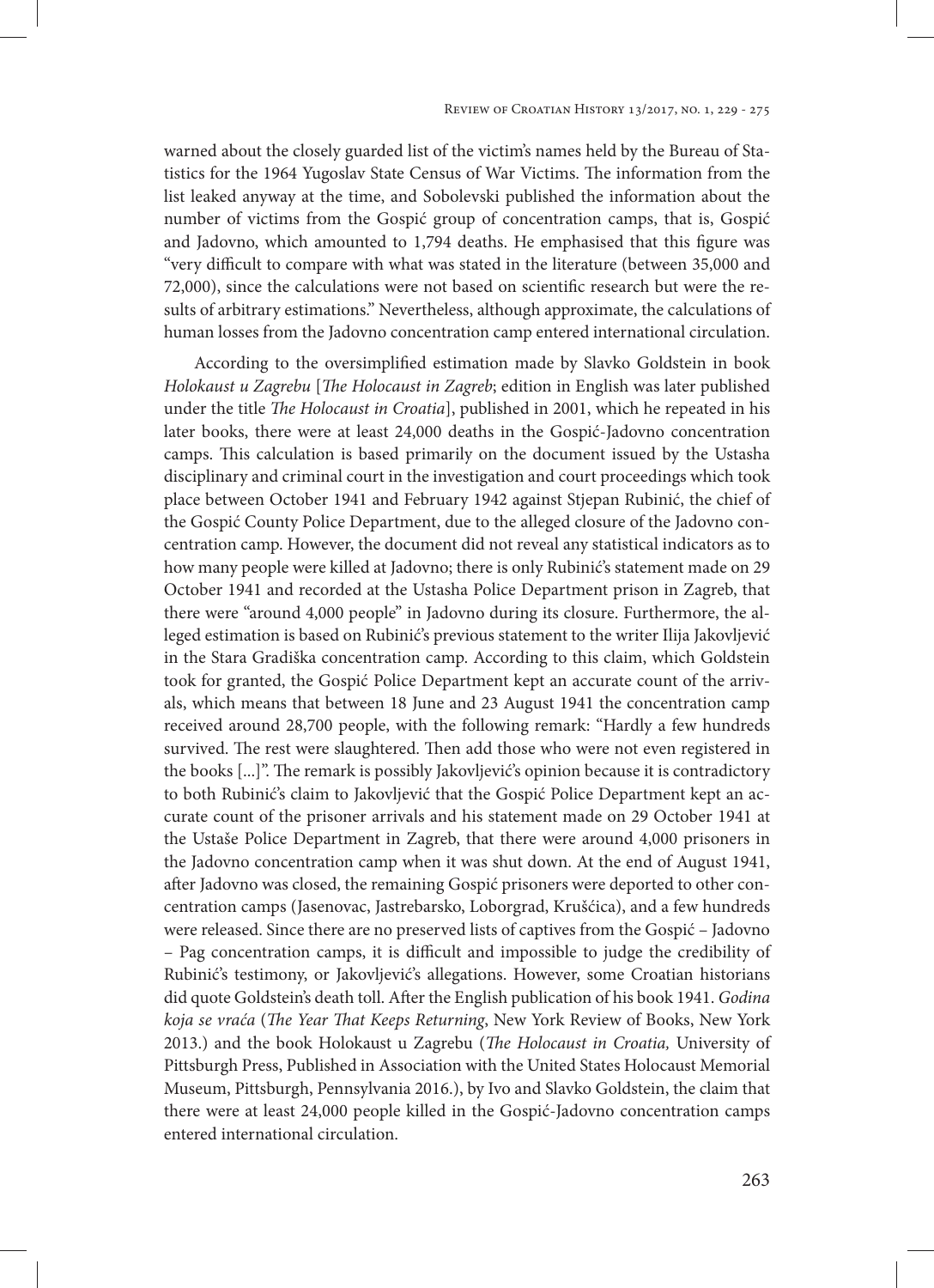It might seem to the uninformed that the publication of Đuro Zatezalo's twovolume book in 2007, *Jadovno: Kompleks ustaških logora 1941.* [*Jadovno: The Ustasha concentration camp complex in 1941*] and *Jadovno: Zbornik dokumenata* [*Jadovno: The collection of documents*], published by the Serbian Museum of Genocide Victims, made the largest step in the investigation of the activities of the Gospić group of concentration camps. However, this never happened, regardless of the fact that the book's almost two thousand pages pay special attention to the number of victims. Zatezalo based his claims and conclusions on lacking and even dubious sources, and he used a methodology of questionable authenticity. He considerably increased the number of Gospić victims, mostly Serbs, supplying lists of names, according to which there were 10,502 deaths (9,663 Serbs, 762 Jews, 55 Croats, and 22 others), while using his calculations he estimated that 40,123 people were killed. Without hesitation, Zatezalo claims that 32,103 people lost their lives at Jadovno, and 8,020 people in the concentration camps Slana and Metajna on the island of Pag. Moreover, he is absolutely sure that the Gospić group of concentration camps saw the extermination of 38,010 Serbs, 1,988 Jews, 88 Croats, 11 Slovenes, 9 Muslims, 2 Czechs, 2 Hungarians, 1 Russian, 1 Roma and 1 Montenegrin. However, if we look at Zatezalo's calculations, ten victims are in fact missing, although his list of the victim's names numbers 10,502 persons. Finally, Zatezalo claims that 42,246 men, women and children were transported to the Gospić-Jadovno concentration camps. What is more, he is trying to convince his readers that the following is true: "I have come to the number of the people deported to the Jadovno concentration camp by relying mostly on the original NDH archive documents, which state the dates and the number of Serbs and Jews which had been transported to the Gospić-Jadovno concentration camp. These documents are: the warrants issued by the Ustasha Main Police Department, the orders of the Ustasha police to the Gospić Police Department, the receipts issued by the railway stations about the transports and the numbers of special cargo railcars, which show the dates and the numbers of the transported prisoners, the reports of the districts addressed to the NDH Directorate of Public Order and Safety (Ravnateljstvo za javni red i sigurnost - RAVSIGUR), which also list the number of arrested Serbs and Jews who were transported to the Jadovno concentration camp." However, this quote is contradictory to the claim which this author made in his books' introductory notes: "The traces of the crimes were destroyed at the time when they were committed. Since the Serbs and the Jews were outside of the legal system, the Ustashe killed them without any charges, trials or records, and, therefore, of course, lists of the executed did not exist. In places where they did have some sort of lists, they made sure to destroy as many as they could before it was too late." It remains unknown how exactly, "relying mostly on the original NDH archive documents" which he used in his research, Zatezalo got the information that the Gospić concentration camp held 42,246 men, women and children.

The investigations undertaken so far yielded a list of names for around 3,300 persons, mostly men, who were deported to the Danica concentration camp in Koprivnica, which was established on 15 April 1941, and which was operating until September of 1942. The above given figure comprises 2,260 Serbs, 600 Jews, 430 Croats and a few others, arrested in different parts of the NDH. A large number of these people were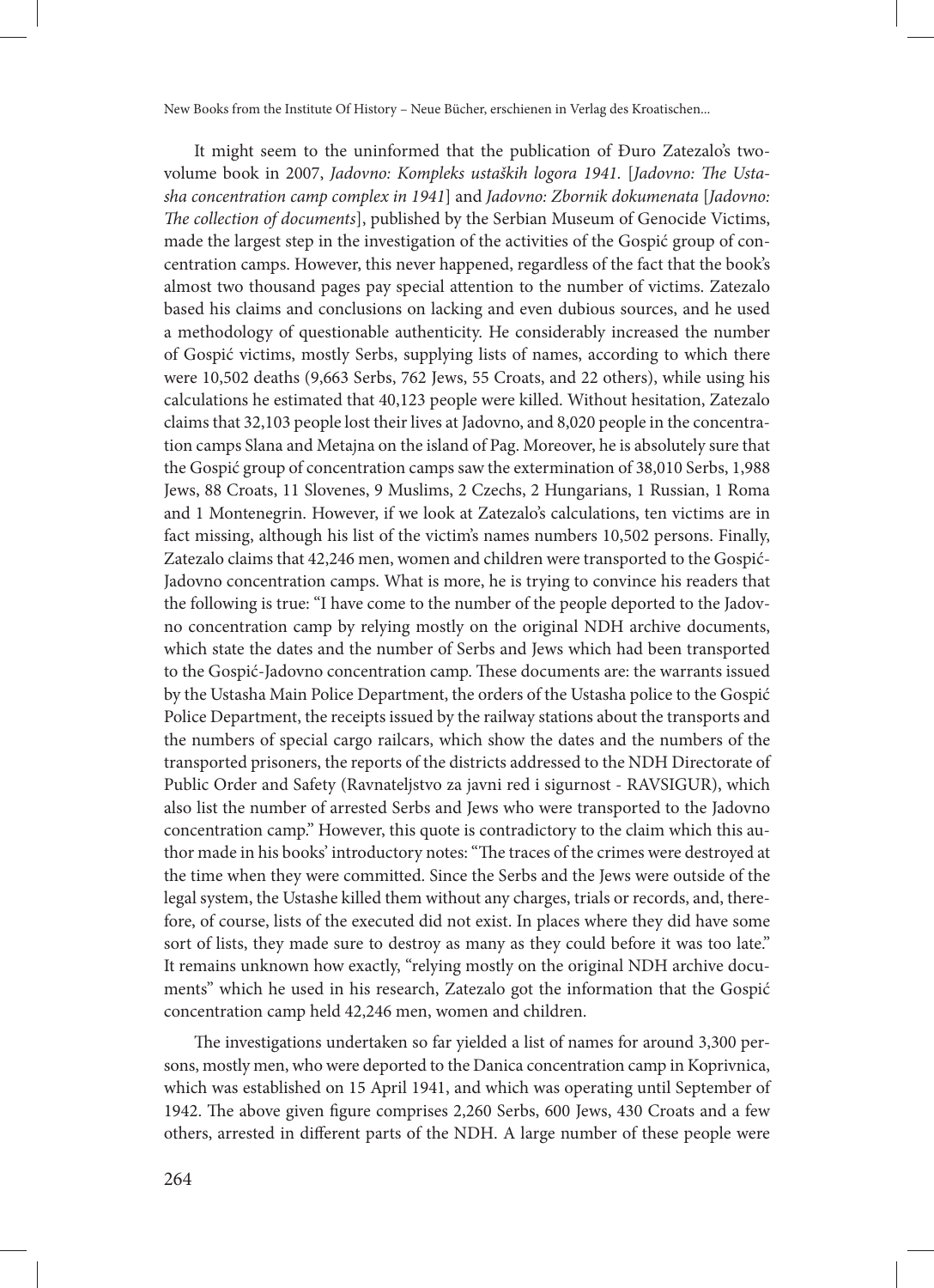sent to Danica because they were under suspicion of belonging to the Chetniks or the communists. There is no accurate information about how many of them arrived in Danica and how many were deported further, although a person who worked as a cashier at the camp's administration centre after the war said to the Yugoslav government that 5,600 persons went through the camp. On 30 June 1941, the relevant authorities in Zagreb decided that the most of Danica prisoners, obviously Serbs and Jews, would be transferred to Gospić. Finally, on 8 July 1941, the NDH Directorate of Public Order and Safety (RAVSIGUR) in Zagreb ordered that the recently arrested Srbs and Jews would instead of Danica be sent directly to Gospić. So, from 30 June and during July of 1941, almost all Serbs and Jews imprisoned at Danica were deported to Gospić. The Ustasha commander of the Danica concentration camp Nikola Herman allegedly said that he sent between 2,500 and 2,700 Serbian captives to Gospić. It was found that of around 3,300 Danica prisoners evidenced in the records, mostly Serbs and Jews, 2,167 were killed at the Gospić – Jadovno and the island of Pag concentration camps. According to the minutes taken on 15 July 1941 at the Danica concentration camp registry office, until that date the camp received 2,656 prisoners in total, and 1,960 prisoners were by that same date transported from Danica to Gospić. According to some information, the deportation occurred in six railway transports, on the 4th, 9th, 14th, 18th, 21st and 24th of July, 1941. It is possible to assume that after the 15th of July, 1941, a relatively similar number of prisoners were taken to Gospić, although the number of the captives in those transports could have been either larger or smaller. The total number of the persons transported from Danica to Gospić could have been around 4,000. This figure also includes the 2,500 – 2,700 Serbs mentioned by Herman, while the others were probably mostly Jews, and according to the gathered information, there were at least 600 of them at Danica. If on 8 July 1941 RAVSIGUR in Zagreb ordered that the recently arrested Serbs and Jews were to be deported to Gospić instead of Danica, it is questionable as to how much the number of 2,656 prisoners of Danica, who arrived until 15 July 1941, could have increased with the new arrivals of Serbs and Jews. It is possible to assume that the number of the prisoners deported from Danica to Gospić could have been less than 4,000.

In the first volume of his book *Jadovno: Kompleks ustaških logora 1941*. [*Jadovno: The Ustasha concentration camp complex in 1941*] Zatezalo published the copies of 11 (eleven) documents concerning the transport of Serbs and Jews to Gospić from various parts of the NDH. However, out of these eleven documents, 8 (eight) also mention the number of prisoners who were deported to the Gospić concentration camp. In the second volume of his book *Jadovno: Zbornik dokumenata* [*Jadovno: The collection of documents*] Zatezalo published in total 16 (sixteen) NDH documents, which mention the number of prisoners who were transported to Gospić. Therefore, since some documents were published both as copies and transcripts, the total of 21 (twenty-one) documents mention the number of prisoners sent to the Gospić concentration camp. The NDH documents which Zatezalo published in his book were known from before and had already been published elsewhere, primarily in anthologies of documents prepared by Antun Miletić, which Zatezalo actually mentioned in his book. In both the book's volumes, *Jadovno: Kompleks ustaških logora 1941. [Jadovno: The Ustasha*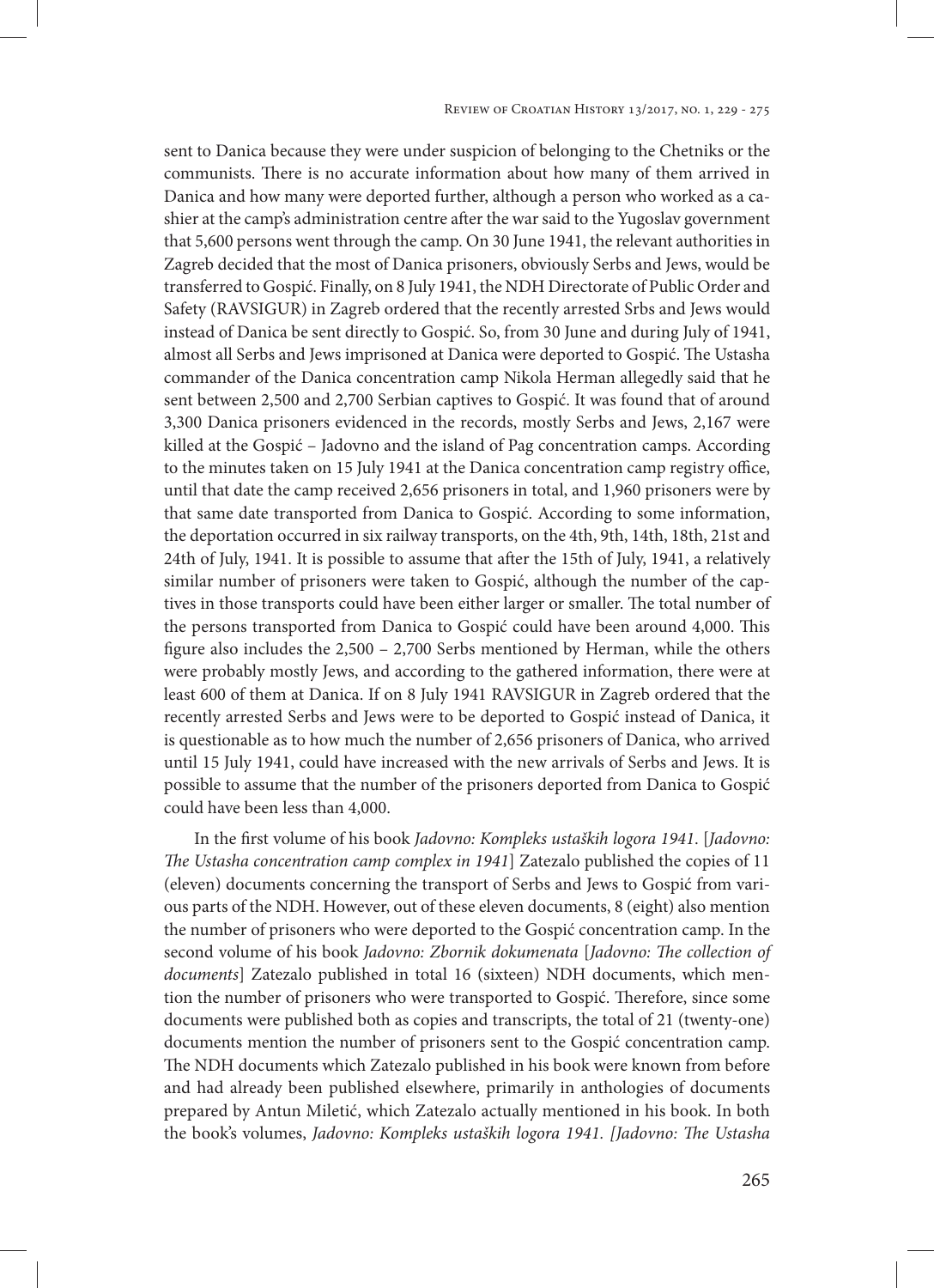*concentration camp complex in 1941]* and *Jadovno. Zbornik dokumenata* [*Jadovno: The collection of documents*] Zatezalo published none of the large number of previously unknown documents issued by the NDH government which would possibly mention the number of prisoners deported to the Gospić concentration camp. Since he never mentioned them, Zatezalo obviously knew nothing about them, or about any specific unpublished documents referring to the Gospić camp which mention the number of people deported there.

Speaking of the people sent to the Gospić prison, or concentration camp, there is enough information showing that not all of them were Serbs and Jews, and that the arrests were not non-selective, as Zatezalo suggested. There were also the communists or those who were suspected of supporting communism, which of course does not excuse the extent of repression and crime committed. The Gospić – Jadovno – Pag concntration camps primarily had to deal with Jews and communist Serbs, that is, wealthy and educated Serbs. The rest of the Jews were later deported to different concentration camps, while the Serbs were either exiled from the NDH or converted from Orthodox Christianity to another religion, etc.

The imposing question is how Zatezalo got the information he used about the total number of victims from the Gospić concentration camp group and about their ethnic or national background. According to his estimations, 40,123 persons were killed in these camps. Out of that number, according to what his claims, 38,010 were Serbs. Still, it is had to believe that in the summer of 1941, during the consolidation of NDH, the Ustashe killed, buried and (or) threw into pits approximately 333 prisoners per day, which is in total 30,000 people. Zatezalo attempts to persuade the readers that he came to this estimation "by relying mostly on the original NDH archive documents", such as "the orders of the Ustasha police to the Gospić Police Department, the receipts issued by the railway stations about the transports and the numbers of special cargo railcars, which state the dates and the numbers of the transported prisoners, the reports of the districts addressed to the NDH Directorate of Public Order and Safety [RAVSIGUR], which also list the number of arrested Serbs and Jews who were had been deported to the Jadovno concentration camp." Apparently, based on these materials, Zatezalo came to the conclusion that in the period between "11 April and 21 August [1941], in the one hundred and thirty-two days of its existence, the Jadovno concentration camp complex received 42,246 men, women and children." Out of that number Zatezalo claimed to have "deducted the number of those who the Ustashe did not have time to exterminate before the arrival of the Italian army, which was 2,123 people". In this way he calculated the number of people killed in the camps Jadovno and Slana on the island of Pag, which he claims "could not have been less than that." However, one of the main problems in researching the NDH is the lack of relevant documentation from the main organisations of the Ustasha movement and the NDH government, for example the Main Ustasha Headquarters, the Ministry of Internal Affairs, the Ministry of Armed Forces, and similar institutions. With regard to volume, there is a relatively large collection of materials from the above mentioned institutions, but it largely hold less important content. It should be pointed out that a part of the documentation was destroyed by the NDH government itself before their fall. Besides, in 2010, after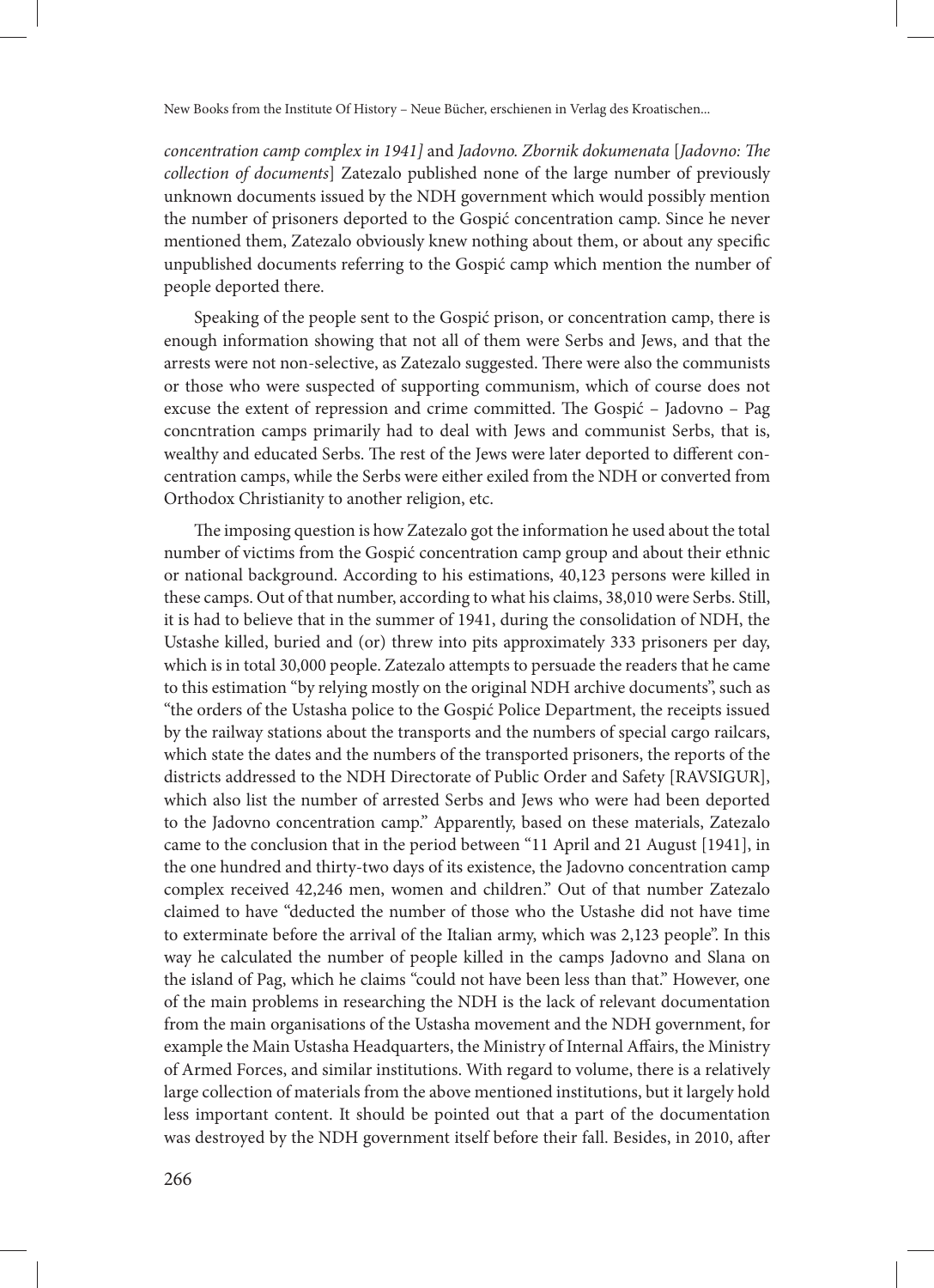Zatezalo's book *Jadovno: Kompleks ustaških logora 1941*. [*Jadovno: The Ustaše concentration camp complex in 1941*] and *Jadovno. Zbornik dokumenata* [*Jadovno. The collection of documents*] and his "convincing" numbers, Antun Miletić says: "How many innocent people were killed at the Gospić concentration camp and its extermination site at Jadovno by 21 August 1941, that is, until it was closed, is difficult to determine accurately, since many of the relevant documents were destroyed. Therefore, the estimations of the number of casualties usually differ." It is indisputable that the sources used by Zatezalo are scarce and lacking, and they cannot lead to either the exact number of prisoners or the number and national composition of the people killed in this group of concentration camps.

In cases of many victims, it is impossible to reliably claim what was the exact time and place of their death. Authors should be careful when making name lists for the Second World War human losses, as well as the victims of its aftermath. They were mostly based on people's statements instead of official documents; those who gave the statements about the victims, for example family members, relatives and locals, most often knew neither the circumstances, the time, the place of a certain death, nor the executioner or perpetrator of the crime. Since the reports about the victims, the circumstances, and the time and place of their execution are often different, and even contradictory, manipulations and the multiplication of the number of human losses in the NDH's concentration camps are quite possible. Furthermore, the death toll lists in Yugoslavia after the Second World War, especially the lists of the NDH concentration camp victims, often reveal nonexistent persons, or persons who could not have possibly lost their lives in the stated time and place. Among the victims from the Gospić group of concentration camps, it is possible to find people who were killed at the time when the camp did not even exist. Both Gospić and Jasenovac have had such cases. Meaning, the Gospić lists of victims, as well as the Jasenovac lists, often reveal a considerable number of the same people. Furthermore, there is a large number of the Second World War victims who were listed as killed in various places, at different times and under different circumstances.

Đuro Zatezalo's two-volume book *Jadovno: Kompleks ustaških logora 1941.* [*Jadovno: The Ustaše concentration camp complex in 1941*] and *Jadovno: Zbornik dokumenata* [*Jadovno: The collection of documents*] reveals nothing new and was in fact written in the wake of the idea that the Croats and the Independent State of Croatia carried out genocide against Serbs and that the Croats are collectively responsible for the war crimes committed in the NDH. Zatezalo came to an astonishing and incorrect conclusion that the crimes committed by the Ustasha were not talked about during communism for the sake of preserving the brotherhood and unity, and he is not the only one in claiming this. In short, and in conclusion, it is impossible to consider Zatezalo's book as a reliable work which could serve as a basis for studying the activities of the Gospić group of concentration camps. The difference between the list of names, counting 10,502 victims, and the calculation of 40,123 victims, which Zatezalo presents, is too large. It is unclear as to how he obtained the estimation that there were 42,246 Gospić concentration camp prisoners and victims in total.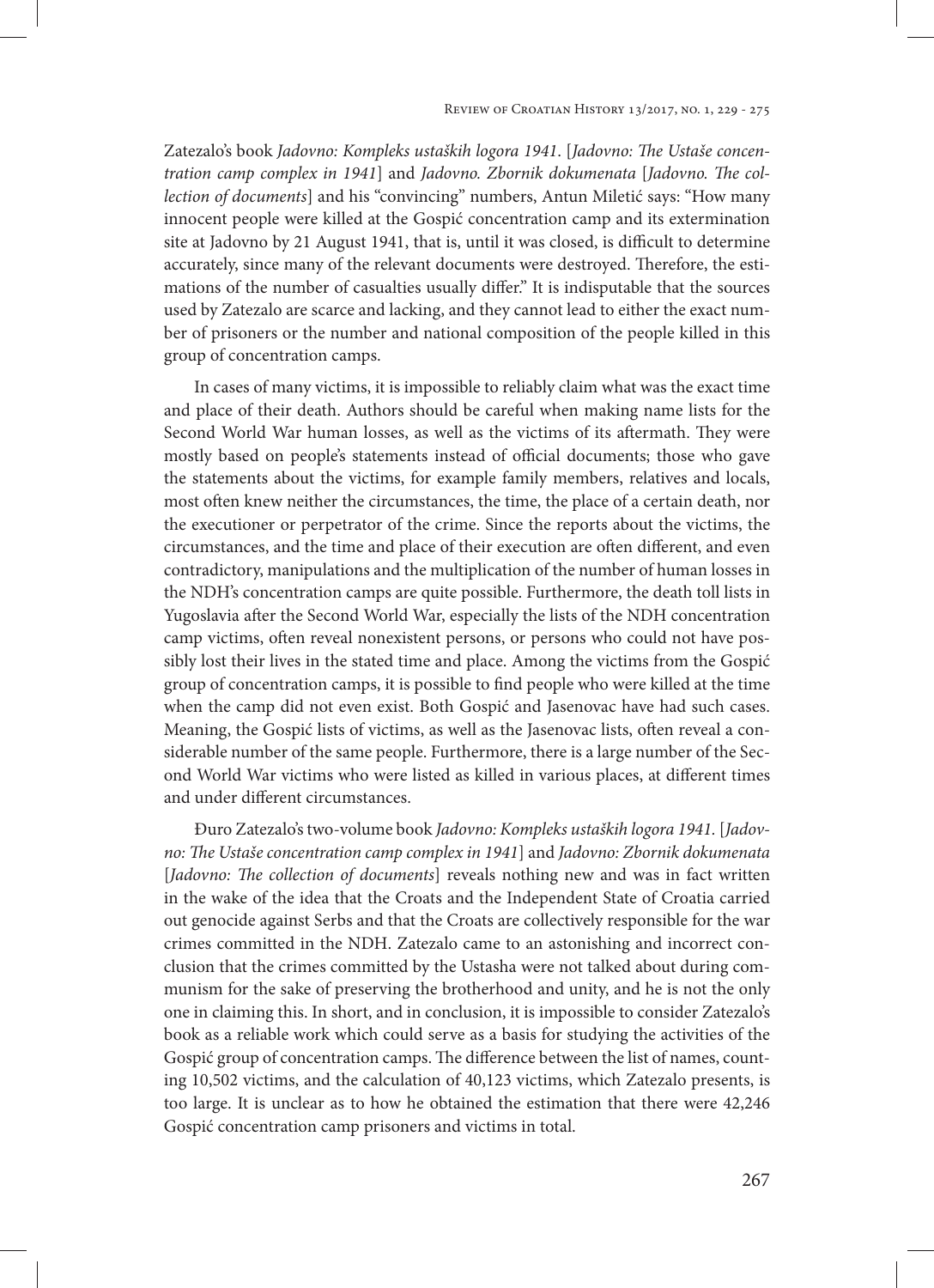Furthermore, due to Raphael Israeli's book *The Death Camps of Croatia: Visions and Revisions, 1941-1945*, published in 2013 in the United States (translated into Serbian as *Logori smrti Hrvatske: Vizije i revizije*, *1941-1945* and published in Banja Luka in 2015 by the Association of the Descendants and Appreciators of the Victims of the Gospić – Jadovno – Pag 1941 Death Camps) Zatezalo's figures of 42,246 prisoners and 40,123 victims of the Gospić camps entered international circulation.

For a number of years, the Yugoslav post-war historiography, fiction, memoirs and publications which dealt with the Gospić group of concentration camps, that is, the Jadovno concentration camp, never mentioned the Šaran pit by name. The place was mostly referred to as: the Jadovno pits, the pits, the deep sinkholes, the karst pits, the chasms, the abyss, the dark abyss or the dark pit. In the 1980s, the Šaran pit finally became unavoidable when mentioning and writing about the Jadovno concentration camp. Historiography, fiction and memoirs during the 1950s, the 1960s, the 1970s and the 1980s listed different numbers of those killed at Jadovno, as well as of the victims thrown in the Šaran pit, mostly ranging from  $7,500 - 10,000$  up to  $30,000 - 35,000$ . Tihomir Pajalić, the first speleologist who went into the pit in 1962 and published a short article about it, and about what he found there, in the magazine *Naše planine* [*Our Mountains*]. He wrote that the dimensions of the pit's opening are 1.5×4 metres, and that it is located on the elevation of 890 metres. Fifteen metres into the pit, the width increases by ten metres, and narrows down to 4×6 metres towards the bottom. The pit is 42.5 metres deep. According to Pajalić, the layer of human bones found on the bottom was 1.35 metres thick. The sectional drawing of the pit, also published by Pajalić, and later by others, such as Milan Bulajić, Srećko Božičević and Jovan Mirković, included the existence of a layer of human bones. Pajalić noted that the bones were covered with a layer of gravel, which was thrown in the pit probably during the construction of the stone wall for the memorial. However, with time, more frequently in the 1980s and the 1990s, Serbian authors started considerably increasing the number of people being killed in the Jadovno concentration camp, that is, people who were thrown into this karst pit in the vicinity of the camp. Today, some Croats minimise or negate entirely the number of victims in the Gospić group of concentration camps, including the existence of the Šaran pit victims.

Another unresolved issue is the number of victims from the Pag concentration camps (Slana and Metajna). The findings of the Yugoslav State Commission for Investigation of Crimes of Occupiers and Their Allies listed the names of only 35 victims from the Pag concentration camps, while their calculations show that Slana and Metajna saw the deaths of 8,000 people, which was, and still is, the most frequently quoted figure in historiography and other publications. In the supplement entitled "Pakao u kamenoj pustinji: Ustaški koncentracioni logor Slana na Pagu" ["Hell in a rocky desert: The Ustasha concentration camp Slana on Pag"], published in July, August and September of 1985 in the Rijeka newspapaer *Novi list*, Borislav Ostojić and Mihael Sobolevski presented an overview of various numerical but unspecified indicators concerning the victims of the Slana and Metajna concentration camps on Pag. They noted the following: "Nobody mentions less than several thousand human losses, while there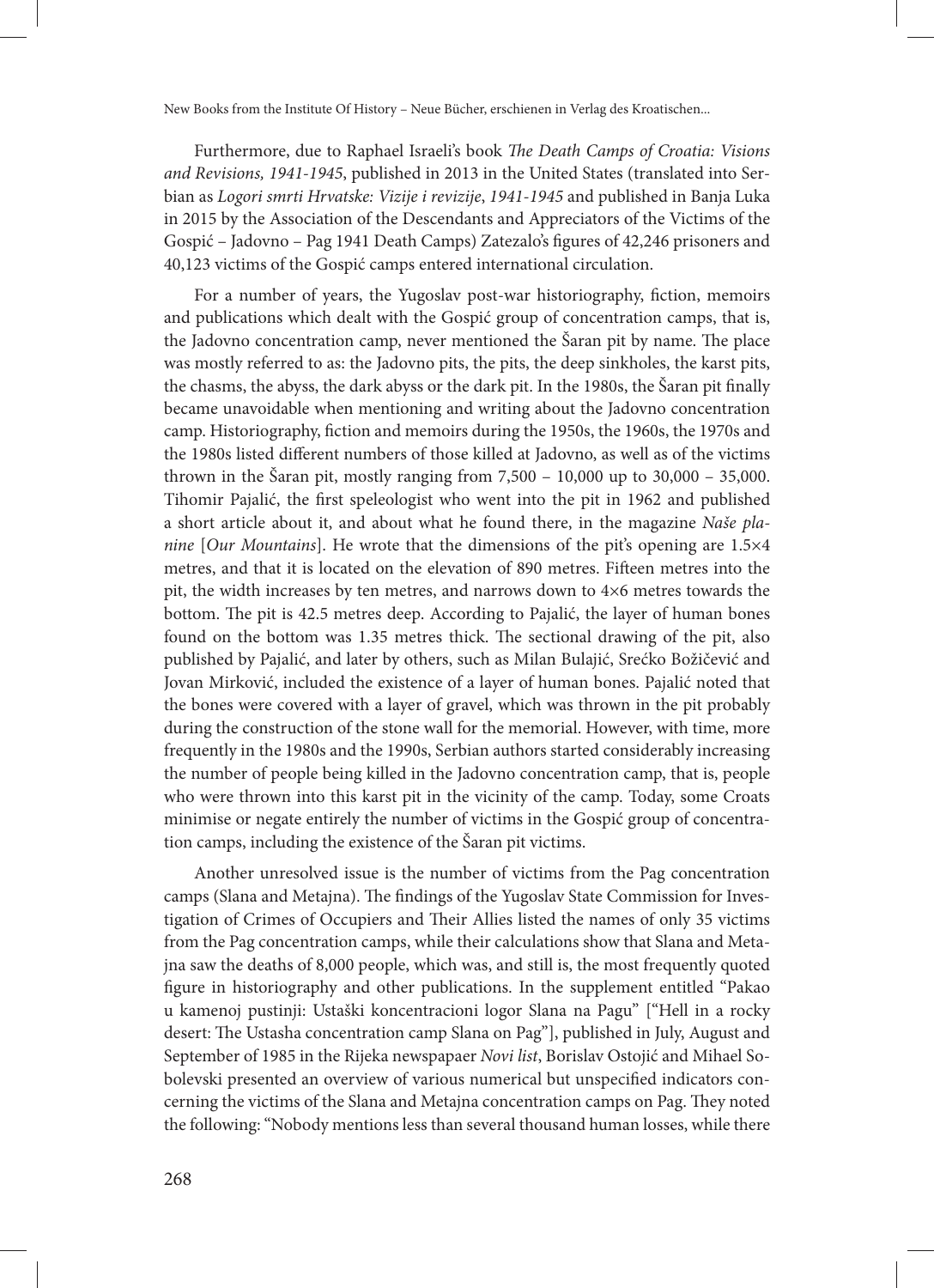are some who claim that there were between 10,000 and 20,000 deaths in Slana and Metajna, as well as the coastal area around it, and the area between Karlobag and Pag, who were either killed there or taken to Velebit, where they were exterminated." They also warn about a mass of information, either vague or contradictory, to be found in the literature and testimonies of various individuals, contemporaries and eyewitnesses. Based on the available information, Ostojić and Sobolevski made an approximate calculation of the number of prisoners and victims from the Pag concentration camps: "The Slana concentration camp existed for around 70 days. [...] several ships took part in transporting the prisoners, while some carried the prisoners from Karlobag to Slana up to twenty times. As a rule, the ships carried more passengers than they would have in normal conditions, which was often up to 150 prisoners. Occasionally, there were several ships operating at the same time, also when they were not transporting the prisoners. If it is assumed that only one group of 150 prisoners was shipped to Pag per day, in the period of 70 days this would amount to around 10,500 prisoners, including both Slana and Metajna. However, these are only assumptions, since it is not possible to corroborate the estimation with any other sources." Nevertheless, some are of the opinion that the numerical indicators which should be considered as "at least approximately accurate" are the ones determined by the Primorsko-Goranska County Commission for Investigation of Crimes of Occupiers and Their Allies. In their 1947 study entitled "Zločin okupatora i njihovih pomagača na području Primorsko-goranskog okruga" ["The Crime of the Occupiers and Their Allies on the Territory of the Primorsko-goranska County"] they claim that there were "over 6,000 prisoners held in the Slana concentraton camp, whereas around 400 people were sent to other concentration camps while Pag was being shut down. According to this information, in the period of 70 days, around 6,000 prisoners were killed in the Slana concentration camp or in Baške Oštarije (vicinity of Karlobag) [...]." In his book *Haron i sudbine* [*Charon and Destinies*], published in 1988, Ante Zemljar brought forth his estimation concerning the number of the Pag concentration camp victims: "According to the grave sites around Furnaža bay, as well as Slana, and Karlobag across the bay, and according to the selected testimonies and other documents, between 8,000 and 13,000 men, women and children could have been killed on the north-west side of the concentration camp, close to the lighthouse, at Slana, at sea and on the nearby Velebit mountain, where they were taken for extermination". He also believes that "the number cannot be accurately determined".

The issue concerning the number of victims from the Gospić concentration camp group has not yet been resolved, because both Croatian and Western European historiography, and the most recent papers, still mention and consider substantiated the number of victims issued by the Bureau of Statistics for the 1964 Yugoslav State Census of War Victims, which estimated 1,794 deaths, as well as Goldstein's estimations of around 24,000 losses and Zatezalo's calculations of over 40,000 deaths.

It is evident that Croatian and Serbian historians, the media and politicians have recently adamantly promoted Zatezalo's unfounded number of around 40,000 casualties of the Jadovno concentration camp, that is, the Gospić group of concentration camps. The numbers of the NDH concentration camps victims, including the victims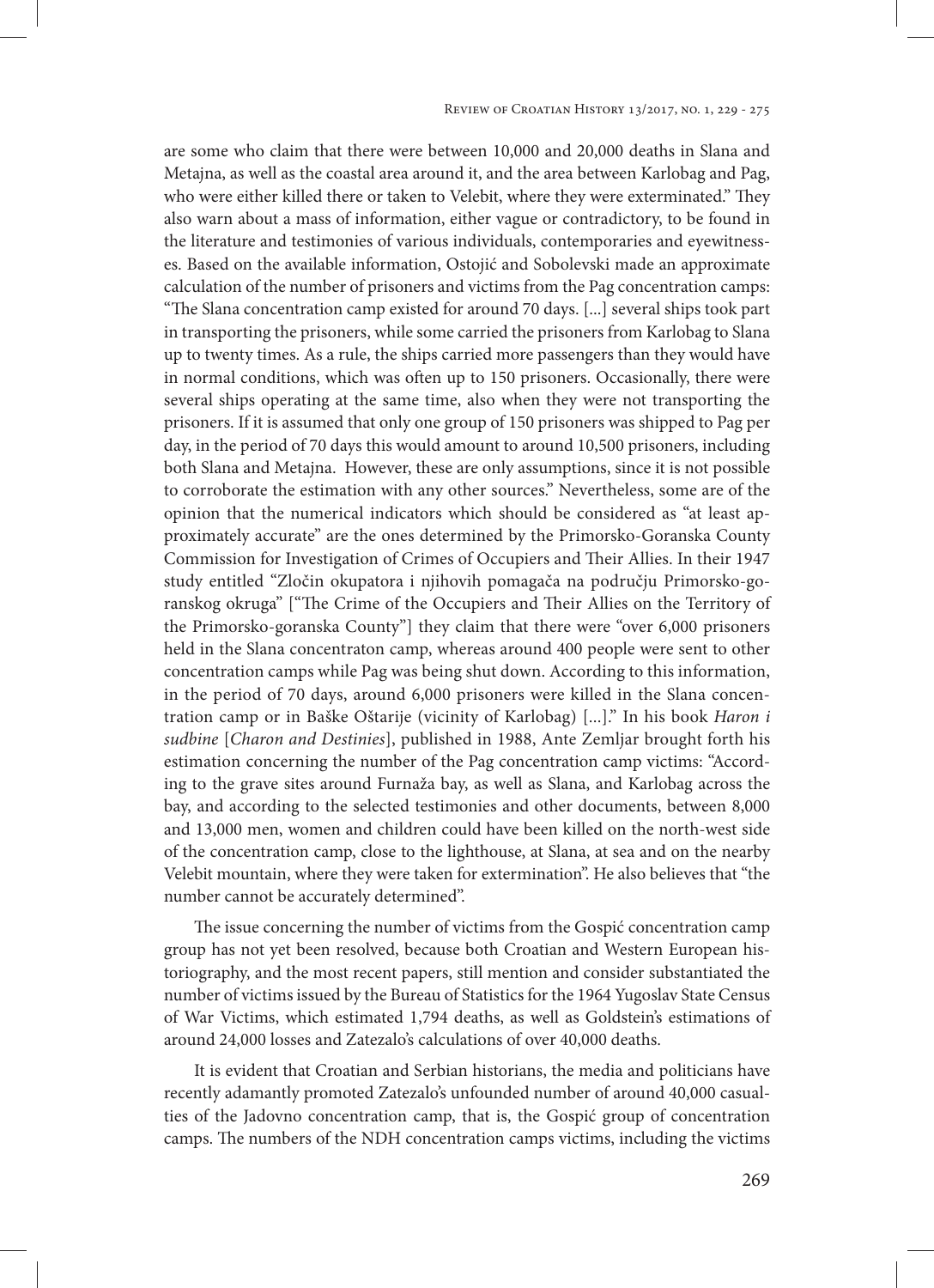from Gospić, are found to be arbitrary in historiography, fiction and memoirs. Often some of the earlier unfounded estimations are quoted, or "the suitable" numbers of victims are presented. Simply said, most often it is about who and (or) which side, barricaded in its own determined point of view, fabricates evidence and tells lies more persistently and persuasively.

The conclusion is indisputably the following: the research undertaken so far, as well as numerous publications which bring up the outdated and the repeated quotes and statements have not resulted in substantiated answers concerning how many prisoners were held in the Gospić group of concentration camps, and, more importantly, how many people were actually killed there.

After the Second World War in Yugoslavia, the number of losses was deliberately exaggerated, while the origin and ethnic composition of the victims was suppressed and obscured, which made the manipulation with this number easier. The result was an extreme case of multiplication of the deaths on the territory of Yugoslavia, including Croatia, especially the Serbian victims killed in the NDH. Despite the evident indicators concerning the human loss lists in Yugoslavia after WWII, the long and persistent campaign of proving that hundreds of thousands of people were killed in NDH's concentration camps, where some academic and mostly historian circles were used as a transmittors of the numbers of concentration camp victims, has reached its escalation point.

The largest and most dishonourable manipulation of the Yugoslav politics and science, especially historiography, was precisely the mystification of the losses in Yugoslavia after the Second World War and the people killed by the occupants and their allies in the NDH. The supporters of these mystifications and obscure facts about the WWII deaths in Yugoslavia did not give up even after the fall of SFR Yugoslavia. The proponents of the argument that Croats committed genocide gladly dismiss the fact that during the Second World War, a considerably large number of Serbs were on the territory of the NDH killed as members of the Partisan and the Chetnik movements, and that the German and Italian occupational forces were responsible for the deaths of a large number of Serbs. Furthermore, a substantial number of Serbs were collateral victims of the epidemics of infectious diseases, most commonly typhus. However, it seems that the Serbs were solely or mostly the victims of the Ustashe, with a special emphasis on the concentration camp victims in the NDH, including the concentration camp Jasenovac.

This enormous numbers of the concentration camp victims in the NDH have in some Serbian circles, in spite of everything, remained the omnipresent and the only accepted option until this day. Moreover, as a response to the Serbian outdated and repeated interpretations of the crimes committed in the NDH, especially concerning the concentration camps Jasenovac and Gospić – Jadovno – Pag, Croatians have produced numerous more or less scientifically substantiated, as well as revisionist, publications against the genocide claims and the Jasenovac myth. The number of the NDH concentration camp victims has been vastly increased by the Serbian nationalists, while the Croatian nationalists have entirely minimised it. Equally uncomfortable are the